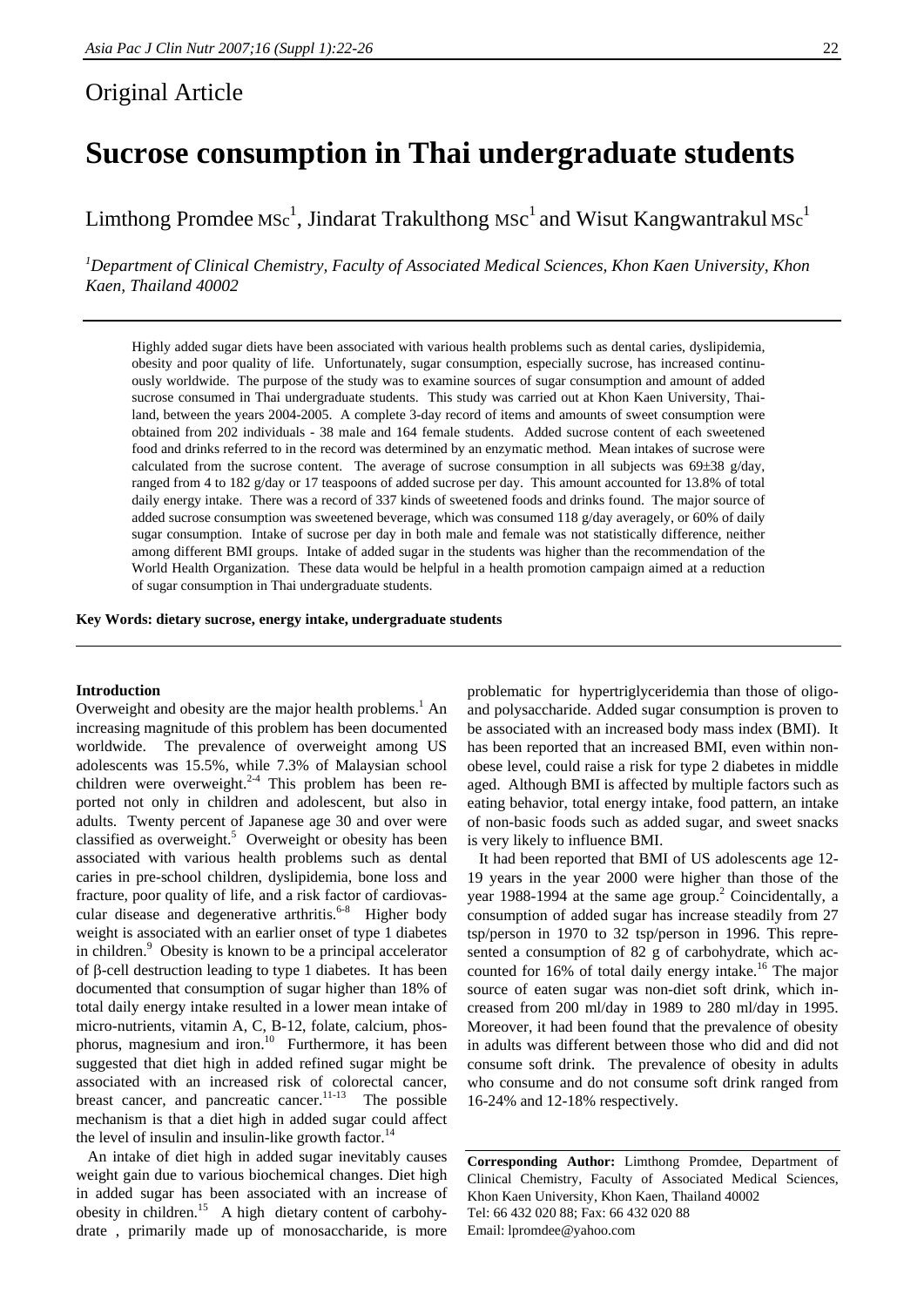Added sugar, exclusively sucrose, is defined as sugar that is eaten separately at a table or used as an ingredient of food such as cake, cookies, soft drink and ice cream. Added sugar includes natural sugar, for instance, white sugar, brown sugar, raw sugar, corn syrup, malt syrup, or lactose also known as milk sugar, fructose, known as fruit sugar.<sup>17</sup> Added refined sugar is defined as sugar added to food or drink in commercial or domestic food preparation. It includes sucrose, lactose, glucose, maltose and fructose. World Health Organization refers free sugar to monosaccharide and disaccharide added to food by manufacturer, cook, or consumer, plus sugar naturally presenting in honey, syrup and fruit juice. The present study focused on added sucrose in food and drink either domestic or processed food. Therefore, only added sucrose was examined. Thus, a term added sucrose would be used throughout this study for more specificity.

 Unlike other food groups, a dietary guideline for sugar does not give a certain amount of sugar constituting moderation. However, consumers have been advised to use added sugar sparingly.<sup>18</sup> WHO recommended that an intake of added sugar should not exceed 10% of total daily energy intake.

 Even though there is a report of an increased prevalence of overweight and obesity in conjunction with an increasing of added sugar consumption, to the best of author's knowledge, there is no study regarding the magnitude of added sucrose consumption in Thai undergraduate student. The purpose of the present study was to examine sources of sugar consumption and amount of added sucrose consumed in undergraduate students at Khon Kaen University, Thailand, and to compare average amount of added sucrose consumption among different BMI groups.

#### **Materials and methods**  *Subjects*

Two hundred and two undergraduate students of Khon Kaen University, Thailand (164 women and 38 men, age 18-22 years, enrolling between the year 2004 to 2005) volunteered in this study. All volunteers gave their written consent form after the study procedure had been explained orally. Basic data such as weight, height, were collected. Body mass index (BMI) was calculated by dividing body weight (kg) by height<sup>2</sup> (m). BMI was then grouped into 3 categories according to WHO criteria; low  $(BMI < 18.5 \text{ kg/m}^2)$ , medium (BMI 18.51 to 24.99 kg/m<sup>2</sup>), and high (BMI $\geq$  25 kg/m<sup>2</sup>).

#### *Design*

Volunteers completed 3-day daily record of items and amount of sweetened foods and drinks consumed. All recorded items were grouped into 5 categories according to their ingredients; candy, snack, bakery, sweetened beverage and traditional Thai sweet. Added sucrose in each and every recorded sample was analyzed as described below. Average amount of sucrose consumption per day was calculated. An overall response rate for 3-day record was of 40%.

# *Principle of sucrose determination*

Sucrose was digested to glucose and fructose by βfructosidase. Free glucose (tube A) and total glucose

(tube B) were reacted with glucose oxidase and peroxidase. Intensity of quinoneimine dye was measured for optimal density (OD) at the wavelength of 540 nm. Free glucose was subtracted from the total glucose, therefore, the intensity of glucose from added sucrose was  $OD<sub>B</sub>$ -ODA. Glucose solution of 300 mg% was used as a standard reference. Total amount of sucrose (mg%) in the sample was calculated from  $(OD<sub>U</sub>/OD<sub>S</sub>)$  x 300 mg% x (342/180). Sucrose content of each recorded item was summarized for 3 days, the average of sucrose consumption per day per person was calculated.

 Digestion of the sample by Carez II solution was needed for turbid samples to prepare a clear sample before measurement.

#### *Data analyses*

Averages of added sucrose consumption were expressed as mean  $\pm$  standard deviation (SD), and range. A oneway analysis of variance (ANOVA) was used to compare averages of sucrose consumption among BMI groups for both genders. For statistical analysis, the statistical package for Social Sciences (SPSS) 12.0 was used. *p* value were two tailed and  $p<0.05$  was considered as statistically significant.

# **Results**

Two hundred and two voluntary Thai undergraduate students participated in this study; 164 of (81.2%) female and 38 (18.8%) of male. Demographic data of the volunteers are described in Table 1. The averaged BMI was  $20.3\pm6.4$  kg/m<sup>2</sup> (mean $\pm$ SD), ranged from 15.2 to 38.9 kg/m<sup>2</sup>. BMI of male and female volunteers were  $20.0\pm6.2$  $\text{kg/m}^2$  and 25.1±6.0 kg/m<sup>2</sup>, respectively.

 There were 337 kinds of sweetened foods and drinks (Table 2). After placing each of them in one of five categories; candy, snack, bakery, sweetened beverage, and traditional Thai sweet, we found that ninety-four varieties of sweetened beverage represented the largest source of sugar consumption. They were accounted for 27.8% of a total. An averaged sucrose content of sweetened beverage was 24.0 g/bottle ranged from 0 to 112 g/bottle. Secondly, eighty kinds of bakeries were accounted for 23.7% with an averaged sucrose content of 13 g/piece. Sixtyfour kinds of traditional Thai sweets were accounted for 20% of the total. An averaged sucrose content of tradi-

**Table 1.** Demographic data of the subjects

| Type of                 | All             | Male            | Female          |
|-------------------------|-----------------|-----------------|-----------------|
| subjects                |                 |                 |                 |
| N                       | 202             | 38              | 164             |
|                         |                 | $(18.8\%)$      | $(81.2\%)$      |
| Age                     | $20.1 + 3.2$    | $20.4 \pm 2.3$  | $20.0 \pm 2.5$  |
| (years)                 | $(17-29)$       | $(17-29)$       | $(17-28)$       |
| Body                    | $53.0 \pm 17.1$ | $59.0 \pm 2.3$  | $51.0 \pm 15$   |
| weight                  | $(29-110)$      | $(47-110)$      | $(37-83)$       |
| (kg)                    |                 |                 |                 |
| Height                  | $1.6 \pm 0.4$   | $1.63 \pm 0.4$  | $1.58 \pm 0.4$  |
| (m)                     | $(1.45-1.8)$    | $(1.60-1.8)$    | $(1.45-1.7)$    |
| BMI                     | $20.3 \pm 6.4$  | $20.0 + 6.2$    | $25.1 \pm 6.0$  |
| $(kg/m^2)$ <sup>†</sup> | $(15.2 - 38.1)$ | $(15.2 - 38.1)$ | $(15.6 - 32.8)$ |

† BMI, Body Mass Index, is referred as weight (kg) divided by height  $(m<sup>2</sup>)$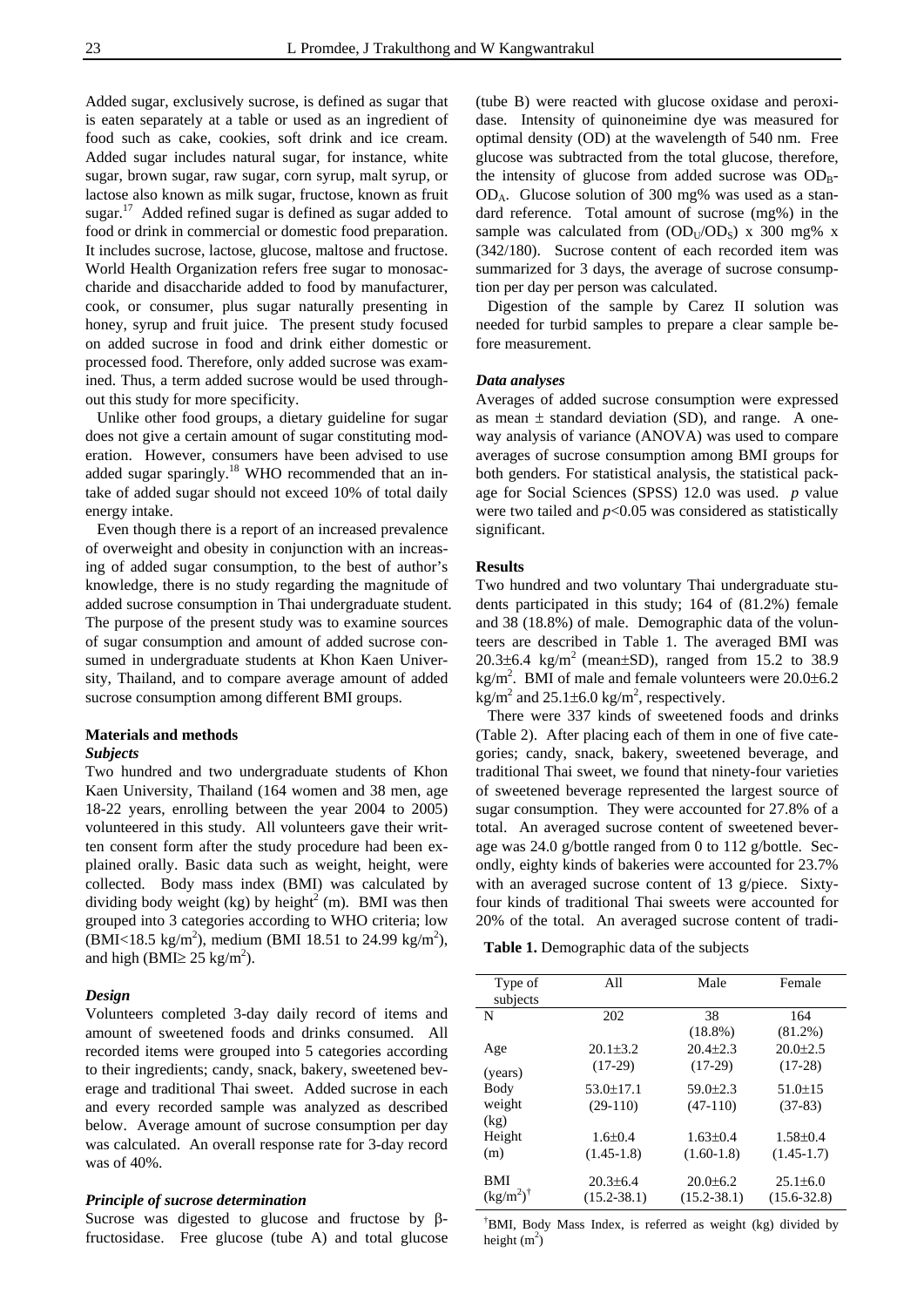| Sugar-sweetened food categories<br>$(n = 337)$ |                                                                        | Sucrose contents $(g)$ per pack |                 |  |
|------------------------------------------------|------------------------------------------------------------------------|---------------------------------|-----------------|--|
|                                                |                                                                        | Range                           | $Mean \pm SD$   |  |
| Candies<br>$(n = 52, 15.4\%)$                  | Candies, candy with chocolate, jellies                                 | $0.1 - 24.7$                    | $6.0{\pm}5.9$   |  |
| Bakery<br>$(n = 80, 23.7\%)$                   | Cakes, Cookies, pies, doughnuts, crackers, slide bread                 | $0.1 - 37.3$                    | $13.2+9.1$      |  |
| <b>Snacks</b><br>$(n = 43, 12.7\%)$            | Chocolate bar, squid, potato ship, pop corn, grain-based<br>snacks     | $0.0 - 52.8$                    | $9.5 \pm 11.0$  |  |
| Sweet drink<br>$(n = 94, 27.8\%)$              | Non-diet soft drink, fruit juices, lemonade,                           | $0.0 - 111.9$                   | $24.0 \pm 20.0$ |  |
| Thai sweets<br>$(n = 68, 20.1\%)$              | Lod chong, roti with egg (banana), sweets topping with<br>coconut milk | $0.9 - 117.3$                   | $24.6 \pm 25.4$ |  |

**Table 2.** Sugar-sweetened foods and beverages categories and sucrose contents

**Table 3.** Sugar consumption in all subjects

|                                                              |                        | Male $(n=38)$ <sup>*</sup> |                                     |                 | Female $(n=164)$     |                               |                  |
|--------------------------------------------------------------|------------------------|----------------------------|-------------------------------------|-----------------|----------------------|-------------------------------|------------------|
| BMI<br>Parameters                                            | All<br>$(n=202)$       | $Low***$<br>$(n=7)$        | Medium<br>$(n=27)$                  | High<br>$(n=4)$ | $Low***$<br>$(n=41)$ | Medium<br>$(n=109)$           | High<br>$(n=14)$ |
| Averaged Sucrose consumption<br>(g/day)                      | $69\pm38$<br>$(4-182)$ | $56 + 31$                  | $72 + 40$<br>$72 + 37$<br>$(7-161)$ | $71 + 32$       | $75 + 44$            | 60±38<br>$68+39$<br>$(4-182)$ | $65 \pm 31$      |
| Energy intake from sucrose per<br>person/day (kcal)          | 276                    |                            | 288                                 |                 |                      | 282                           |                  |
| Added sucrose in term of dry<br>weight $(tsp)$ <sup>††</sup> | 17                     |                            | 18                                  |                 |                      | 17                            |                  |
| Sucrose consumption according<br>to sweetened food $(g/day)$ |                        |                            |                                     |                 |                      |                               |                  |
| 1.Candy                                                      | 9                      |                            | 11                                  |                 |                      | 9                             |                  |
| 2. Bakery                                                    | 38                     |                            | 31                                  |                 |                      | 40                            |                  |
| 3. Snacks                                                    | 7                      |                            | 7                                   |                 |                      | $\overline{7}$                |                  |
| 4. Sweetened beverage                                        | 118                    |                            | 135                                 |                 |                      | 114                           |                  |
| 5. Thai sweet                                                | 26                     |                            | 22                                  |                 |                      | 27                            |                  |

††1 tsp = 4 grams dry weight. \* Not statistically difference between genders; \*\*not statistically difference in three groups of BMI

tional Thai sweets was 25 g/pack. Fifty-two kinds of candies were accounted for 15.3% with an averaged sucrose content of 6.0 g/piece ranged from 0.1 to 24.7 g. Lastly, forty-three kinds of snacks were accounted for 12.7% with an averaged sucrose content of 9.5 g/piece ranged from 0.0 to 52.8 g.

 An averaged amount of daily consumption of added sucrose for all subjects was  $69\pm38$  g/day, ranged from 4 to 182 g/day (Table 3). Averaged added sucrose consumption for male volunteers was 72±37 g/day, ranged from 7 to 161 g/day. Meanwhile, female volunteers consumed added sucrose 68±39 g/day, ranged from 4 to 182 g/day. An average of daily energy intake derived from added sucrose of all subjects was 276 kcal/day (1 gram of sucrose  $= 4$  kCal). In average, volunteers consumed 17 tsp/day added sucrose daily (1 tsp equal to 4 g of dry weight).

 The data revealed that the largest source of added sucrose consumption was sweetened beverage with an average of 118 g/day, accounting for 59% of daily added sucrose intake (Figure 1). Other sources of added sucrose in ranked order were bakery, contributing 38 g/day, Thai sweets, contributing 26 g/day, candy, contributing 9 g/day, and snack, contributing 7 g/day. Collectively, the last

four categories accounted for only 40% of the total intake of added sucrose consumption.

 Although, mean daily added sucrose intake was a little greater in male volunteers, there was no gender difference. Also, there was no difference of average daily added sucrose consumption among groups of low, medium, and high BMI in each gender (Table 3).



Figure 1. Sources of sucrose consumption per day (%) in the students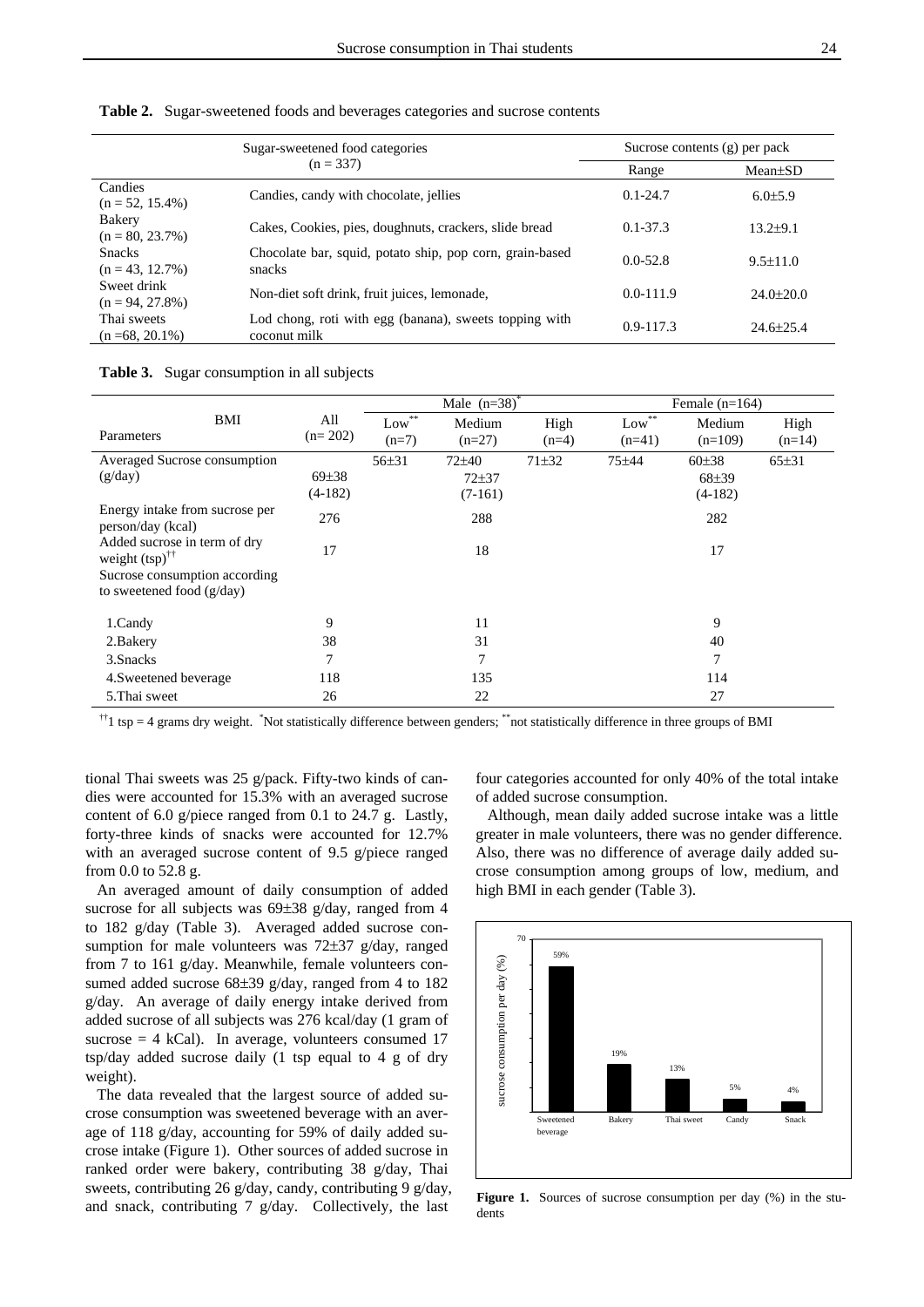## **Discussion**

Our research is the first study determining the intake of sucrose in Thai undergraduate students. The average of added sucrose intake in all volunteers was 69±38 g/day or 17.25 tsp/day. This number is close to averaged sugar consumption of the united state adolescents in the year 1989 to 1996 which was  $15.7$ -20.5 tsp/day.<sup>18</sup> It is also comparable to the refined sugar intake in 18-year old Australian.<sup>19</sup> However, this figure is higher than those found in the children aged 9 to 11 years, which consumed 61 g daily.<sup>5</sup> Added sucrose consumption in this study is lower than consumption of added sweetener in American, which was 82 g/day between the years 1994 to 1996.<sup>16</sup> However, it should be pointed out that added sucrose consumption in the present study may not reflect the actual amount of sugar intake because only added sucrose was determined in this study. There were other forms of added sugar which were not examined in this study, for example corn syrup and honey. Therefore, it is likely that an actual intake of added sugar consumed in these volunteers would be higher than our result.

 The major source of added sucrose intake found in this study was sweetened beverage, which accounted for 59% of total added sucrose intake or 118 g daily. This finding was in accordance with previous studies. Although, we did not categorize the substantial source of sweet drink, presumably, a group of soft drink was the most prominent source.<sup>19</sup> This amount of 118 g daily intake in this study is remarkably higher than those found of 36.2 g in adolescent girls and 57.7 g for boys reported in the year 2000.<sup>16</sup>

 Although our results showed no difference of added sucrose intake among different BMI groups, highly added sugar intake, especially sugary drink, may promote obesity. Presumably, sugary drink causes excess energy consumption resulting in a lesser intake of subsequent meals and leading to less variety of food groups.<sup>17</sup> Additionally, excess sugar consumption could promote negative changes in bodyweight by involving hunger and rate of metabolism.<sup>21</sup>

 The World Health Organization recommends that refined sugar consumption should not exceed 10% of total energy intake per day.<sup>1</sup> In the present study, total energy intake of 2,000 kcal per day recommended by Thai RDI was used for calculation. According to this criterion, energy intake from added sugar should not surpass 200 kcal, or 50 g/day or 12.5 tsp/day. Unfortunately, added sucrose consumption of 69 g/day found in the present study did exceed the WHO recommendation. Furthermore, this amount contributes of 13.8% total daily energy intake, and it is not far different from the report found for adolescent of America and Spain<sup>8,22-24</sup>.

 Strikingly, we found 41 of 164 female subjects with BMI  $\leq$  18 kg/m<sup>2</sup>. This was an unexpected result. This result may be an interesting point of the eating habit of Thai undergraduate students. Nowadays, being thin is recognized as a superior body figure. Therefore, this group of our volunteers may control their diet intentionally resulting in a low BMI. Furthermore, life style of these volunteers may affect their BMI. All volunteers were living in university dormitory. It is known that dormitory residents usually skipped their breakfast in order to attend class on time. This result is in accordance

with other study reporting that nibbling or omitting breakfast was associated with lower BMI.<sup>25</sup> Only 14 of 164 female subjects (8.5%) felt into overweight category, BMI  $\geq$  25 kg/m<sup>2</sup>. This prevalence is higher than those found in Malaysian school children, but lower than those of united state adolescent.<sup>2,4</sup> Although several reports have showed that sugar-sweetened intake is an important contributing factor of body weight gain<sup>15</sup>, the present study found that added sucrose consumption was not significantly different among three BMI groups for both genders. Therefore, added sucrose consumption may not play a significant role in weight gain in this population. Other causes such as eating habit, carbohydrate intake, and physical activity may take part in weight gain.

 However, our result indicated that added sucrose consumption in Thai undergraduate student exceeded of WHO recommendation. This amount of daily sugar intake is remarkably higher than those found in the year 2000. The major source of added sucrose consumption was sweetened beverage. Knowing of preferred source of added sucrose may help dietitian provide appropriate nutrition education or campaign to reduce added sugar intake in this aged group.

 Underreporting of sweet intakes is a serious pervasive problem in dietary survey research. It is possible that the recorded intake of sweetened foods and drinks in this selfreport study may be underestimated. We noted that the third day of the daily record generally showed lower sucrose consumption than the first two days. Thus, the amount of added sucrose consumption reported in this study may not truly reflect the actual intake of the subjects. Furthermore, the present study measured only sucrose contents in foods or drinks, omitting other sweeteners added during manufacturing process such as glucose, fructose, or corn syrup. Taken together, it is expected that the actual sugar consumption of our volunteer are underestimated. Even being underestimated, the reported amount of added sucrose consumption was already higher than recommended by WHO.

# *Acknowledgement*

This study was financially supported by Faculty of Associated Medical Sciences, Khon Kaen University, Thailand. The author gratefully acknowledges Ms. Yodhatai Tongsri and Ms. Ratschadaporn Pimpumee for their technical assistance.

#### **References**

- 1. World Health organization (WHO). Diet, nutrition and the prevention of chronic disease. WHO Technical Report Series No.916. Geneva: WHO, 2003.
- 2. Ogden CL, Flegal KM, Carroll MD, Johnson CL. Prevalence and trends in overweight among US children and adolescents. JAMA 2002; 288: 1728-32.
- 3. Majewski RF. Dental caries in adolescents associated with caffeinated carbonated beverages. Pediatr Dent 2001; 23: 198-203.
- 4. Moy FM, Gan CY, Zaleha MK. Body mass status of school children and adolescents in Kuala Lumpur, Malaysia. Asia Pac J Clin Nutr 2004; 13: 324-29.
- 5. Kanazawa M, Yoshiike N, Osaka T, Numba Y, Zimmet P, Inoue S. Criteria and classification of obesity in Japan and Asia-Oceania. Asia Pac J Clin Nutr 2002; 11: S732-7.